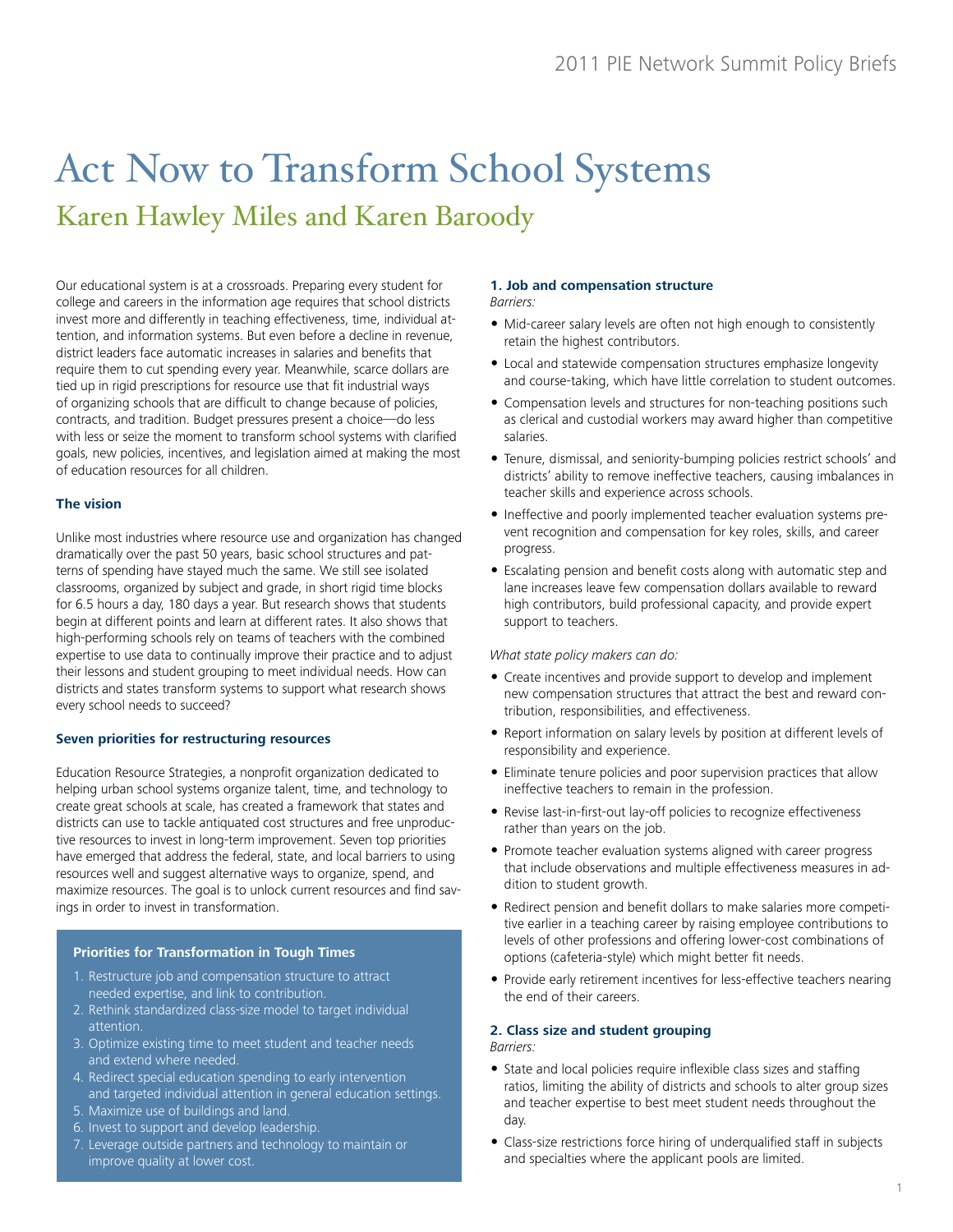*What state policy makers can do:*

- Eliminate class-size requirements and mandated staffing ratios, including funding streams tied to specific job titles.
- Create accountability systems based not on class size or staff ratio inputs, but on measurable student outcomes.

# **3. Time**

*Barriers:*

- State seat-time requirements prevent schools and districts from structuring the school day and year in alternative and cost-effective ways that meet student needs.
- Traditional scheduling with equal-length periods and no priority for specific subjects limits extended time, remediation, or acceleration in core content areas.

*What state policy makers can do:*

- Eliminate Carnegie units and strict seat-time requirements by subject and measure whether students reach learning standards.
- Promote the use of technology to supplement or supplant class time, especially in underfilled and specialized subjects.
- Provide districts with research and models on innovative scheduling for instructional and non-instructional time, the integration of technology, and accessing community and outside resources.
- Invest in improved student assessment systems to target time on high-need content areas.

# **4. Special education and early intervention**

*Barriers:*

- Federal and state regulations and maintenance of effort requirements make special education nearly immune to budget cuts, placing a greater proportion of the budget burden on general education.
- Inconsistent state and local policies and practices create wide differences in special education classifications between states and individual districts.
- School choice that allows students with intensive, specialized needs to attend any school spreads services and specialized expertise over more school buildings than is cost-effective and can reduce the quality of service.
- Individual Education Plans (IEPs) written in isolation without considering the specific teacher's expertise, resources, and demands prevent well-integrated, cost-effective services for special education students.
- State rules and policies on the use of special education staff and aides limit struggling students' exposure to teachers with content expertise.

## *What state policy makers can do:*

- Clarify federal guidance and provide incentives that enable districts to use special education dollars for early intervention and "Response to Intervention" strategies that get better results and lower unnecessary referrals.
- Revise standards and hold districts accountable for special education student outcomes, allowing flexibility in the provision of instruction and services for students with special needs in both general and special education settings.
- Compare policies to those of other states to determine best practices for special education intervention, referral, and alternative programs and services.
- Offer incentives for dual-certification, allowing for better integration of groups of special and general education students across classrooms and content areas.
- Invest in technology to improve special education administration and compliance at the state and local levels.

# **5. Buildings and Facilities**

*Barriers:*

- Declining enrollment creates underutilized buildings and programs that tie up significant district resources in fixed administrative costs and redundant staffing and services.
- Although small schools of less than 350 students promote individualized student attention and personal learning environments, they are costly to run and districts typically allocate a subsidy to cover higher per-pupil administrative and overhead costs.

## *What state policy makers can do:*

- Report information across districts that compare spending on facilities.
- Educate public on costs of underutilization and potential benefits of consolidation.
- Provide incentive funds for districts to close or consolidate small and under-filled schools.
- Eliminate state requirements for specific staffing positions by school to enable cost-effective small-school models
- Revise hiring restrictions to allow part-time personnel and non-certified experts to work across small and under-filled schools.
- Provide tax incentives to businesses that rent or purchase empty school facilities.

## **6. Leadership development**

*Barriers:*

- Federal and state compliance regulations command significant administrative time and attention, pulling district and school leadership away from support and instruction.
- Seniority staffing requirements attract more experienced staff to higher-performing schools, making those schools more attractive to principals and instructional leaders.
- State certification standards for principals vary widely in the quality of training and support they require.

## *What state policy makers can do:*

- Provide compensation incentives that attract top leadership talent to hard-to-staff districts and schools, where student and staff needs are greatest.
- Align state principal certification requirements and support to research-based drivers of effective leadership.